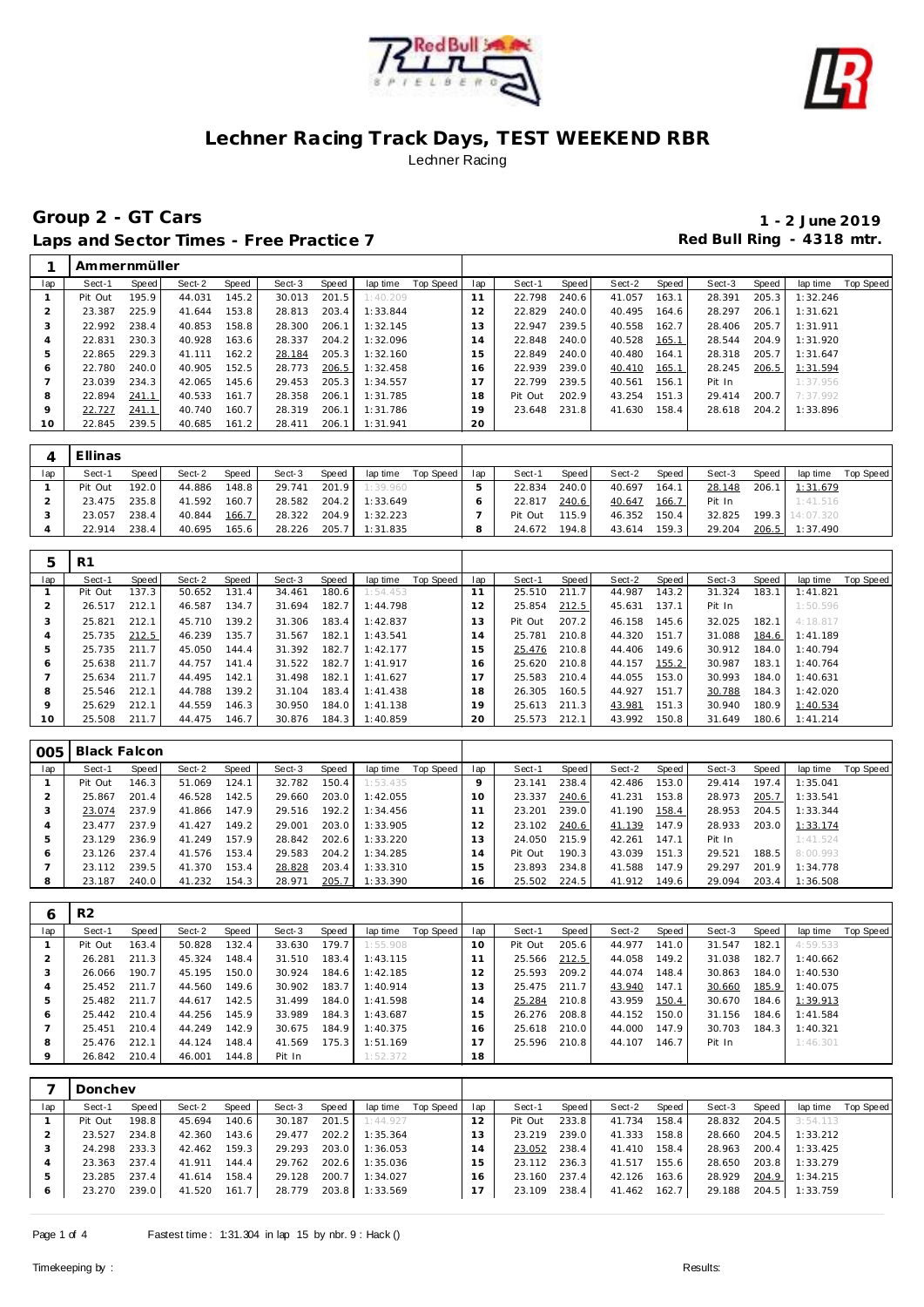



# **Group 2 - GT Cars 1 - 2 June 2019**

### Laps and Sector Times - Free Practice 7 **Access 20 Access 20 Access 20 Access 20 Access 20 Access 20 Access 20 Access** 20 Access 20 Access 20 Access 20 Access 20 Access 20 Access 20 Access 20 Access 20 Access 20 Access 20

|          | 23.390 | 230.8  | 42.232 | 140.3 | 29.979 |       | 203.4 1:35.601        | 18 | 23.224 | 237.4 | 41.391       | 160.2 |        | 29.077 203.8 1:33.692 |
|----------|--------|--------|--------|-------|--------|-------|-----------------------|----|--------|-------|--------------|-------|--------|-----------------------|
|          | 23.268 | 240.0  | 41.979 | 161.7 |        |       | 29.592 204.5 1:34.839 | 19 | 23.217 | 237.4 | 41.430 158.8 |       | 28.933 | 203.8 1:33.580        |
|          | 23.111 | 239.5  | 41.417 | 158.8 |        |       | 28.781 204.5 1:33.309 | 20 | 23.189 | 237.4 | 41.303       | 162.2 | 28.522 | 203.0 1:33.014        |
| $10^{-}$ | 23.105 | 239.01 | 41.346 | 164.6 | 28.874 | 204.5 | 1:33.325              | 21 | 23.206 | 237.4 | 41.244       | 168.2 | Pit In | 1:40.894              |
|          | 23.418 | 236.9  | 41.436 | 157.0 | Pit In |       | 1:40.509              | ົາ |        |       |              |       |        |                       |

| Q       | Hack    |       |        |       |        |       |          |           |     |         |       |        |       |        |       |                       |
|---------|---------|-------|--------|-------|--------|-------|----------|-----------|-----|---------|-------|--------|-------|--------|-------|-----------------------|
| lap     | Sect-1  | Speed | Sect-2 | Speed | Sect-3 | Speed | lap time | Top Speed | lap | Sect-1  | Speed | Sect-2 | Speed | Sect-3 | Speed | Top Speed<br>lap time |
|         | Pit Out | 186.4 | 45.212 | 154.3 | 30.254 | 201.1 | 1:41.431 |           | 10  | 22.558  | 241.1 | 40.409 | 166.7 | 28.358 | 206.5 | 1:31.325              |
|         | 24.207  | 220.4 | 42.499 | 148.8 | 30.212 | 203.0 | 1:36.918 |           |     | 22.663  | 241.1 | 40.689 | 162.7 | Pit In |       | 1:37.152              |
| 3       | 23.091  | 239.5 | 41.263 | 160.2 | 28.502 | 204.9 | 1:32.856 |           | 12  | Pit Out | 159.5 | 44.397 | 151.7 | 29.784 | 199.3 | 4:26.697              |
|         | 23.101  | 239.0 | 40.969 | 157.9 | 28.593 | 203.0 | 1:32.663 |           | 3   | 24.833  | 215.1 | 41.707 | 166.7 | 28.880 | 205.3 | 1:35.420              |
| 5       | 22.995  | 239.0 | 40.974 | 161.7 | Pit In |       | 1:38.420 |           | 14  | 22.921  | 239.0 | 41.068 | 168.8 | 28.304 | 206.1 | 1:32.293              |
| Ô       | Pit Out | 128.8 | 51.183 | 151.3 | 30.451 | 202.6 | 5:08.157 |           | 15  | 22.550  | 240.0 | 40.698 | 164.6 | 28.056 | 206.9 | 1:31.304              |
|         | 23.309  | 239.0 | 42.387 | 165.6 | 29.094 | 204.9 | 1:34.790 |           | 16  | 22.806  | 240.0 | 40.418 | 170.3 | 28.630 | 205.3 | 1:31.854              |
| 8       | 22.881  | 239.5 | 40.737 | 165.1 | 28.239 | 206.1 | 1:31.857 |           |     | 22.875  | 241.6 | 40.605 | 158.4 | 28.218 | 206.5 | 1:31.698              |
| $\circ$ | 22.774  | 240.6 | 40.557 | 166.2 | 28.336 | 203.4 | 1:31.667 |           | 18  |         |       |        |       |        |       |                       |

| 14  | MRS 1   |       |        |       |        |       |          |           |     |         |       |        |       |        |       |          |           |
|-----|---------|-------|--------|-------|--------|-------|----------|-----------|-----|---------|-------|--------|-------|--------|-------|----------|-----------|
| lap | Sect-1  | Speed | Sect-2 | Speed | Sect-3 | Speed | lap time | Top Speed | lap | Sect-1  | Speed | Sect-2 | Speed | Sect-3 | Speed | lap time | Top Speed |
|     | Pit Out | 162.9 | 50.113 | 133.7 | 32.760 | 189.8 | 1:48.268 |           |     | 25.170  | 212.1 | 44.411 | 148.4 | 30.598 | 190.8 | 1:40.179 |           |
|     | 25.014  | 220.8 | 45.191 | 139.5 | 31.092 | 190.1 | 1:41.297 |           | 10  | 24.560  | 221.3 | 43.708 | 145.2 | 30.917 | 190.8 | 1:39.185 |           |
|     | 24.737  | 220.4 | 45.236 | 147.9 | 30.977 | 189.8 | 1:40.950 |           |     | 24.622  | 220.8 | 43.582 | 150.8 | 30.251 | 191.8 | 1:38.455 |           |
|     | 24.472  | 221.7 | 43.864 | 146.7 | 31.040 | 190.5 | 1:39.376 |           | 12  | 24.506  | 220.8 | 43.095 | 142.1 | 30.763 | 190.8 | 1:38.364 |           |
|     | 24.669  | 219.5 | 44.824 | 144.0 | 30.928 | 188.8 | 1:40.421 |           | 13  | 24.648  | 220.4 | 43.492 | 143.6 | 30.726 | 190.5 | 1:38.866 |           |
|     | 24.753  | 222.6 | 43.647 | 144.4 | Pit In |       | 1:43.394 |           | 14  | 24.725  | 220.8 | 43.611 | 145.2 | 30.679 | 191.5 | 1:39.015 |           |
|     | Pit Out | 187.3 | 47.171 | 145.2 | 32.833 | 187.8 | 6:08.679 |           | 15  | 24.498  | 221.3 | 43.432 | 149.2 | Pit In |       | 1:43.718 |           |
| 8   | 25.068  | 202.9 | 45.079 | 149.2 | 31.754 | 185.9 | 1:41.901 |           | 16  | Pit Out | 214.6 | 43.425 | 161.7 | 31.203 | 188.5 | 7:03.545 |           |

| 14            | MRS 2   |       |          |       |        |       |          |           |     |         |       |        |       |        |       |          |           |
|---------------|---------|-------|----------|-------|--------|-------|----------|-----------|-----|---------|-------|--------|-------|--------|-------|----------|-----------|
| lap           | Sect-1  | Speed | Sect-2   | Speed | Sect-3 | Speed | lap time | Top Speed | lap | Sect-1  | Speed | Sect-2 | Speed | Sect-3 | Speed | lap time | Top Speed |
|               | Pit Out | 179.5 | 51.572   | 135.7 | 30.828 | 200.0 | 1:51.371 |           |     | 23.121  | 235.8 | 41.451 | 150.8 | 28.948 | 204.9 | 1:33.520 |           |
|               | 25.390  | 131.3 | 49.582   | 140.6 | 30.205 | 203.0 | 1:45.177 |           | 10  | 23.044  | 234.8 | 41.460 | 155.2 | 28.749 | 205.7 | 1:33.253 |           |
|               | 23.513  | 232.3 | 42.758   | 146.7 | 29.909 | 203.0 | 1:36.180 |           |     | 22.917  | 237.9 | 41.204 | 154.7 | 28.881 | 206.5 | 1:33.002 |           |
|               | 23.428  | 234.8 | 1:11.302 | 125.0 | Pit In |       | 2:13.043 |           |     | 22.881  | 232.3 | 41.275 | 153.4 | 28.712 | 205.3 | 1:32.868 |           |
| $\mathcal{P}$ | Pit Out | 172.9 | 49.779   | 128.9 | 32.998 | 166.7 | 9:23.265 |           | 13  | 23.066  | 225.9 | 43.118 | 142.9 | Pit In |       | 1:44.868 |           |
| 6             | 26.391  | 215.1 | 42.943   | 145.9 | 30.137 | 202.6 | 1:39.471 |           | 14  | Pit Out | 218.1 | 42.702 | 147.5 | 29.457 | 204.5 | 4:06.224 |           |
|               | 23.648  | 225.0 | 42.286   | 148.4 | 29.229 | 204.5 | 1:35.163 |           | 15  | 23.062  | 235.3 | 41.624 | 149.6 | 28.921 | 205.7 | 1:33.607 |           |
| 8             | 23.172  | 232.3 | 42.156   | 151.3 | 28.955 | 204.9 | 1:34.283 |           | 16  | 40.319  | 168.0 | 50.351 | 141.4 | 32.888 | 204.9 | 2:03.558 |           |

| 7       | QA      |       |        |       |        |       |          |           |                |         |       |        |       |        |       |          |           |
|---------|---------|-------|--------|-------|--------|-------|----------|-----------|----------------|---------|-------|--------|-------|--------|-------|----------|-----------|
| lap     | Sect-1  | Speed | Sect-2 | Speed | Sect-3 | Speed | lap time | Top Speed | lap            | Sect-1  | Speed | Sect-2 | Speed | Sect-3 | Speed | lap time | Top Speed |
|         | Pit Out | 204.8 | 43.461 | 142.9 | 29.530 | 201.9 | 1:38.741 |           | 10             | 23.091  | 240.0 | 41.205 | 157.0 | Pit In |       | 1:40.594 |           |
| ∠       | 23.429  | 236.3 | 41.821 | 149.6 | 29.025 | 202.6 | 1:34.275 |           |                | Pit Out | 234.8 | 41.059 | 157.0 | 28.592 | 204.2 | 9:04.808 |           |
| З       | 23.219  | 237.4 | 41.473 | 154.3 | 28.658 | 203.4 | 1:33.350 |           | $\overline{2}$ | 22.959  | 238.4 | 40.880 | 155.6 | 28.513 | 204.9 | 1:32.352 |           |
| 4       | 22.944  | 240.0 | 41.396 | 158.4 | 28.780 | 201.9 | 1:33.120 |           | 3              | 22.907  | 239.5 | 40.841 | 156.1 | 28.513 | 204.9 | 1:32.261 |           |
| ь       | 23.027  | 237.9 | 41.122 | 154.7 | 28.958 | 201.5 | 1:33.107 |           | 14             | 22.946  | 239.0 | 40.832 | 157.0 | 28.631 | 204.5 | 1:32.409 |           |
| 6       | 23.106  | 240.6 | 41.071 | 157.4 | 28.633 | 203.8 | 1:32.810 |           | 5              | 23.045  | 239.5 | 41.060 | 153.4 | 28.584 | 204.2 | 1:32.689 |           |
|         | 23.078  | 240.0 | 41.037 | 154.3 | 28.586 | 204.2 | 1:32.701 |           | 16             | 22.960  | 239.5 | 40.912 | 154.3 | 28.512 | 204.5 | 1:32.384 |           |
| 8       | 22.954  | 241.1 | 41.528 | 154.7 | 28.599 | 204.5 | 1:33.081 |           |                | 22.945  | 240.0 | 41.090 | 155.6 | 28.631 | 203.0 | 1:32.666 |           |
| $\circ$ | 22.952  | 240.6 | 40.963 | 158.8 | 28.653 | 204.2 | 1:32.568 |           | 18             | 22.997  | 239.5 | 40.840 | 153.0 | Pit In |       | 1:38.504 |           |

| $\bigcap$ | Pereira |       |        |       |        |       |          |             |     |        |       |               |       |        |       |          |           |
|-----------|---------|-------|--------|-------|--------|-------|----------|-------------|-----|--------|-------|---------------|-------|--------|-------|----------|-----------|
| lap       | Sect-1  | Speed | Sect-2 | Speed | Sect-3 | Speed | lap time | Top Speed I | lap | Sect-1 | Speed | Sect-2        | Speed | Sect-3 | Speed | lap time | Top Speed |
|           | Pit Out | 232.3 | 42.172 | 152.5 | 28.624 | 205.3 | 1:34.188 |             |     | 22.899 | 239.5 | 40.521        | 158.4 | 28.341 | 206.5 | 1:31.761 |           |
|           | 22.958  | 238.4 | 40.740 | 158.4 | 28.321 | 205.7 | 1:32.019 |             |     | 22.846 | 240.6 | <u>40.353</u> | 161.7 | 28.231 | 206.9 | 1:31.430 |           |

| 21  | Klein   |       |        |       |              |       |                       |           |                 |         |       |              |       |        |       |                       |                    |
|-----|---------|-------|--------|-------|--------------|-------|-----------------------|-----------|-----------------|---------|-------|--------------|-------|--------|-------|-----------------------|--------------------|
| lap | Sect-1  | Speed | Sect-2 | Speed | Sect-3       | Speed | lap time              | Top Speed | lap             | Sect-1  | Speed | Sect-2       | Speed | Sect-3 | Speed |                       | lap time Top Speed |
|     | Pit Out | 188.3 | 44.935 | 138.1 | 30.114       | 203.8 | 1:39.852              |           | 12              | 22.815  | 240.6 | 40.570       | 160.7 | 28.335 | 206.5 | 1:31.720              |                    |
|     | 23.721  | 234.3 | 42.163 | 154.7 | 29.038       | 203.0 | 1:34.922              |           | 3               | 22.836  | 241.1 | 40.442       | 164.6 | 28.313 |       | 206.9 1:31.591        |                    |
|     | 23.153  | 239.0 | 41.279 | 157.9 | 28.818       | 202.2 | 1:33.250              |           | 14              | 24.463  | 206.0 | 43.662 151.7 |       | Pit In |       | 1:44.113              |                    |
|     | 23.017  | 240.6 | 40.874 | 165.1 | 28.606 204.9 |       | 1:32.497              |           | .5              | Pit Out | 225.4 | 40.949 157.4 |       | 28.637 |       | 206.5 2:48.853        |                    |
|     | 22.848  | 240.6 | 40.889 | 161.2 |              |       | 28.467 202.2 1:32.204 |           | 16 <sub>1</sub> | 22.870  | 240.6 | 40.628 162.2 |       |        |       | 28.430 205.3 1:31.928 |                    |
|     |         |       |        |       |              |       |                       |           |                 |         |       |              |       |        |       |                       |                    |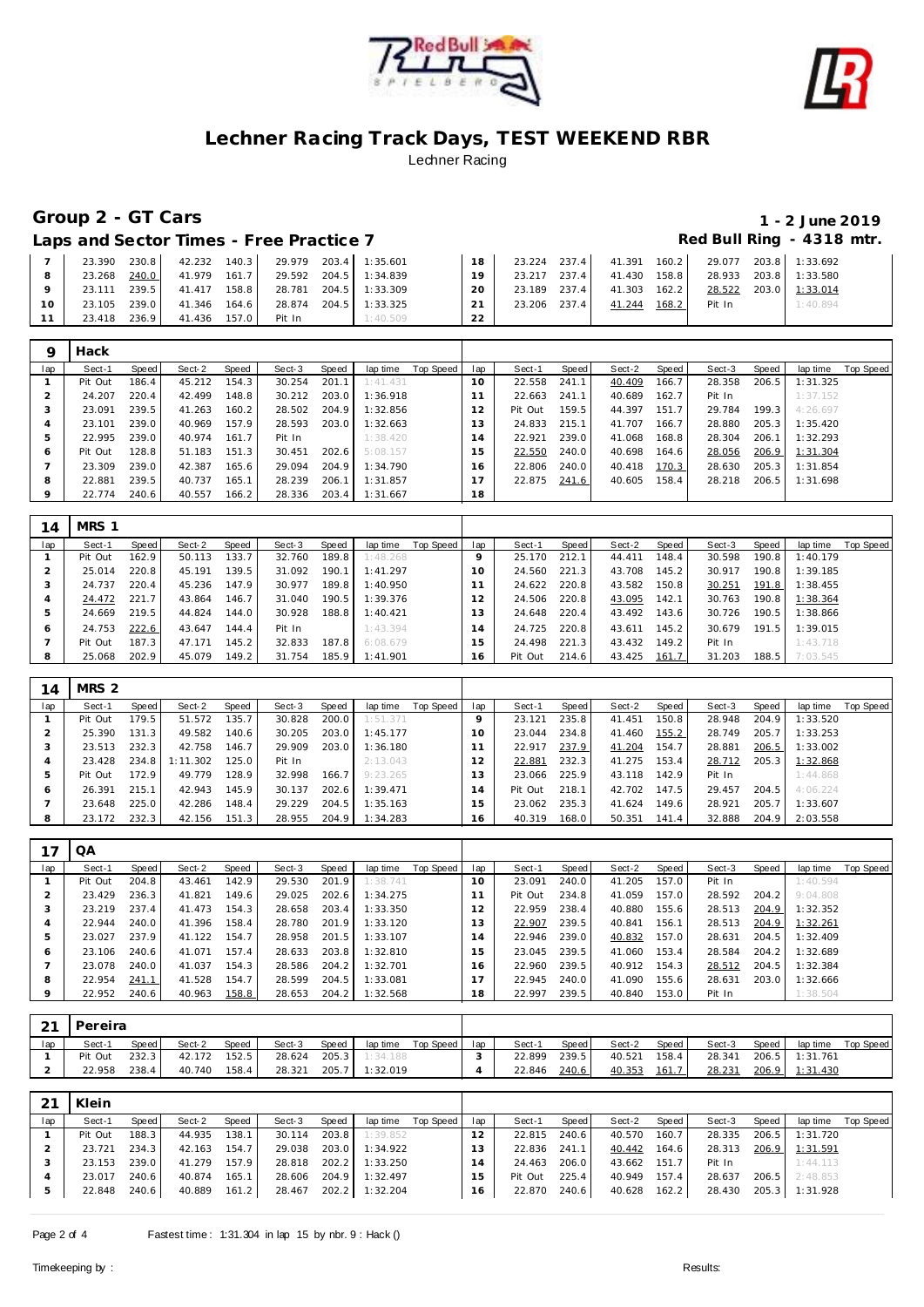



**Group 2 - GT Cars 1 - 2 June 2019**

Laps and Sector Times - Free Practice 7 **Access 20 Access 20 Access 20 Access 20 Access 20 Access 20 Access 20 Access** 20 Access 20 Access 20 Access 20 Access 20 Access 20 Access 20 Access 20 Access 20 Access 20 Access 20

|    | 23.127  | 240.0  | 40.975 | 160.7              | 28.490 | 205.3 | 1:32.592 |     | 23.032 | 240.0 | 40.690 | 161.7 | 28.426 | 205.7 | 1:32.148       |
|----|---------|--------|--------|--------------------|--------|-------|----------|-----|--------|-------|--------|-------|--------|-------|----------------|
|    | 22.968  | 239.51 | 40.968 | 162.2              | Pit In |       | 1:38.558 | 18  | 22.940 | 240.6 | 41.214 | 158.4 | 28.455 |       | 206.5 1:32.609 |
|    | Pit Out | 192.7  | 49.991 | 143.2              | 29.668 | 203.4 | 3:59.219 | 1 Q | 22.909 | 240.6 | 40.739 | 159.3 | 28.326 |       | 204.9 1:31.974 |
|    | 23.400  | 234.8  | 41.552 | 156.1              | 28.950 | 205.7 | : 33.902 | 20  | 22.903 | 241.1 | 40.493 | 167.7 | 29.679 | 206.5 | 1:33.075       |
| 10 | 23.005  | 240.0  | 40.726 | 163.1              | 28.239 | 206.5 | 1:31.970 |     | 22.840 | 240.0 | 40.764 | 160.7 | 28.514 | 206.9 | 1:32.118       |
|    | 22.864  | 239.0  | 40.870 | 170.9 <sub>1</sub> | 29.517 | 204.9 | 1:33.251 | つつ  |        |       |        |       |        |       |                |

| 22  | Guven   |       |        |       |        |       |          |           |     |        |       |        |       |        |       |          |           |
|-----|---------|-------|--------|-------|--------|-------|----------|-----------|-----|--------|-------|--------|-------|--------|-------|----------|-----------|
| lap | Sect-1  | Speed | Sect-2 | Speed | Sect-3 | Speed | lap time | Top Speed | lap | Sect-1 | Speed | Sect-2 | Speed | Sect-3 | Speed | lap time | Top Speed |
|     | Pit Out | 206.8 | 44.874 | 149.6 | 29.491 | 201.1 | 1:38.960 |           | 10  | 22.879 | 241.6 | 40.784 | 158.4 | 28.550 | 206.9 | 1:32.213 |           |
|     | 23.264  | 240.0 | 41.345 | 156.1 | 28.989 | 203.4 | 1:33.598 |           |     | 22.922 | 241.6 | 40.850 | 160.7 | 28.598 | 206.1 | 1:32.370 |           |
|     | 23.050  | 240.0 | 41.026 | 158.8 | 28.614 | 206.1 | 1:32.690 |           | 12  | 22.941 | 241.1 | 40.775 | 163.6 | 28.904 | 204.2 | 1:32.620 |           |
|     | 22.811  | 243.3 | 40.973 | 149.2 | 28.809 | 204.2 | 1:32.593 |           | 13  | 22.878 | 240.0 | 41.627 | 159.3 | 28.730 | 205.3 | 1:33.235 |           |
| h   | 22.978  | 241.6 | 40.828 | 160.2 | 28.469 | 204.5 | 1:32.275 |           | 14  | 22.914 | 240.0 | 40.976 | 160.2 | 28.646 | 204.5 | 1:32.536 |           |
| O   | 22.911  | 241.6 | 40.901 | 160.2 | 28.572 | 205.3 | 1:32.384 |           | 15  | 22.945 | 241.1 | 40.768 | 158.4 | 28.553 | 204.2 | 1:32.266 |           |
|     | 22.730  | 241.6 | 40.780 | 160.7 | 28.574 | 208.1 | 1:32.084 |           | 16. | 23.034 | 240.6 | 41.076 | 161.7 | 28.675 | 203.4 | 1:32.785 |           |
| 8   | 22.879  | 242.7 | 40.864 | 157.9 | 28.313 | 206.9 | 1:32.056 |           |     | 22.946 | 240.0 | 40.923 | 161.2 | 28.833 | 204.2 | 1:32.702 |           |
|     | 22.816  | 241.6 | 40.637 | 160.7 | 28.356 | 207.3 | 1:31.809 |           | 18  | 23.066 | 239.5 | 42.487 | 157.4 | Pit In |       | 1:39.641 |           |

|     | Simmenauer |       |        |       |        |       |          |           |     |         |       |        |       |        |       |                 |           |
|-----|------------|-------|--------|-------|--------|-------|----------|-----------|-----|---------|-------|--------|-------|--------|-------|-----------------|-----------|
| lap | Sect-1     | Speed | Sect-2 | Speed | Sect-3 | Speed | lap time | Top Speed | lap | Sect-1  | Speed | Sect-2 | Speed | Sect-3 | Speed | lap time        | Top Speed |
|     | Pit Out    | 199.9 | 48.436 | 137.8 | 31.292 | 203.0 | 1:45.699 |           |     | 22.697  | 240.6 | 42.007 | 153.0 | Pit In |       | 1:41.569        |           |
|     | 23.240     | 237.9 | 41.441 | 160.2 | 28.687 | 204.2 | 1:33.368 |           |     | Pit Out | 171.2 | 47.645 | 138.1 | 30.395 |       | 203.0 15:12.432 |           |
|     | 23.098     | 239.0 | 40.949 | 160.7 | 28.490 | 204.9 | 1:32.537 |           |     | 23.255  | 237.4 | 41.013 | 162.2 | 28.861 | 204.9 | 1:33.129        |           |
|     | 22.863     | 239.0 | 40.681 | 165.6 | 28.211 | 205.3 | 1:31.755 |           |     | 22.914  | 239.5 | 43.005 | 157.0 | 28.768 | 204.9 | 1:34.687        |           |
|     | 22.806     | 240.6 | 40.627 | 164.1 | 28.382 | 204.5 | 1:31.815 |           |     | 22.948  | 239.0 | 40.676 | 166.7 | 28.374 | 205.7 | 1:31.998        |           |
|     | 22.796     | 241.1 | 40.504 | 168.2 | 28.171 | 206.9 | 1:31.471 |           | 2   |         |       |        |       |        |       |                 |           |

| 33  | Rehkopf |       |        |       |        |       |          |           |               |         |       |        |       |        |       |          |           |
|-----|---------|-------|--------|-------|--------|-------|----------|-----------|---------------|---------|-------|--------|-------|--------|-------|----------|-----------|
| lap | Sect-1  | Speed | Sect-2 | Speed | Sect-3 | Speed | lap time | Top Speed | lap           | Sect-1  | Speed | Sect-2 | Speed | Sect-3 | Speed | lap time | Top Speed |
|     | Pit Out | 139.3 | 47.938 | 128.0 | Pit In |       | 1:59.504 |           |               | 23.343  | 237.4 | 41.352 | 151.3 | 28.909 | 204.9 | 1:33.604 |           |
|     | Pit Out | 227.3 | 42.520 | 146.7 | Pit In |       | 2:16.897 |           | 10            | 22.976  | 238.4 | 40.844 | 160.2 | 28.723 | 203.8 | 1:32.543 |           |
|     | Pit Out | 233.8 | 42.002 | 144.4 | Pit In |       | 2:04.642 |           |               | 23.075  | 238.4 | 41.099 | 149.2 | 28.754 | 205.3 | 1:32.928 |           |
| 4   | Pit Out | 173.2 | 46.719 | 124.4 | 31.435 | 194.9 | 6:20.726 |           | $\mathcal{P}$ | 23.085  | 237.9 | 41.084 | 157.4 | Pit In |       | 1:41.930 |           |
| b.  | 24.029  | 233.8 | 43.672 | 145.6 | 29.148 | 201.5 | 1:36.849 |           | 3             | Pit Out | 190.7 | 41.807 | 150.4 | 30.214 | 203.8 | 6:03.848 |           |
| O   | 23.246  | 237.9 | 41.205 | 157.0 | 28.469 | 203.4 | 1:32.920 |           | 4             | 23.158  | 237.4 | 40.924 | 153.0 | 28.791 | 201.9 | 1:32.873 |           |
|     | 23.173  | 236.3 | 40.906 | 157.4 | 28.375 | 204.5 | 1:32.454 |           | -5            | 23.054  | 237.9 | 40.851 | 158.4 | 28.554 | 203.4 | 1:32.459 |           |
| 8   | 23.011  | 237.4 | 40.986 | 155.2 | 31.018 | 204.9 | 1:35.015 |           | 16            | 23.870  | 234.3 | 40.932 | 157.9 | 28.820 | 201.1 | 1:33.622 |           |

| 37           | Walilko |       |          |       |        |       |          |           |     |        |       |        |       |        |       |          |           |
|--------------|---------|-------|----------|-------|--------|-------|----------|-----------|-----|--------|-------|--------|-------|--------|-------|----------|-----------|
| lap          | Sect-1  | Speed | Sect-2   | Speed | Sect-3 | Speed | lap time | Top Speed | lap | Sect-1 | Speed | Sect-2 | Speed | Sect-3 | Speed | lap time | Top Speed |
|              | Pit Out | 176.9 | 49.652   | 143.2 | 30.908 | 202.2 | 1:55.863 |           |     | 22.900 | 239.0 | 40.849 | 162.7 | 28.022 | 205.7 | 1:31.771 |           |
|              | 24.323  | 212.1 | 45.328   | 150.0 | 30.933 | 203.0 | 1:40.584 |           |     | 22.683 | 240.6 | 40.702 | 160.7 | 27.980 | 207.3 | 1:31.365 |           |
|              | 23.403  | 224.5 | 41.891   | 153.4 | 29.214 | 203.4 | 1:34.508 |           | 10  | 22.697 | 241.6 | 40.592 | 163.6 | 28.155 | 206.9 | 1:31.444 |           |
|              | 23.247  | 239.5 | 42.809   | 157.9 | Pit In |       | 1:42.722 |           |     | 22.786 | 240.0 | 40.701 | 162.2 | 28.097 | 206.9 | 1:31.584 |           |
|              | Pit Out | 141.9 | 50.194   | 146.7 | 30.760 | 193.5 | 6:20.779 |           |     | 22.790 | 240.6 | 40.747 | 153.4 | 28.688 | 206.5 | 1:32.225 |           |
| <sub>0</sub> | 27.380  | 187.3 | 45.551   | 153.8 | 31.372 | 204.2 | 1:44.303 |           | 3   | 22.912 | 240.0 | 40.993 | 158.4 | Pit In |       | 1:40.275 |           |
|              | 22.956  | 238.4 | 1:21.269 | 156.1 | 28.302 | 206.5 | 2:12.527 |           | 14  |        |       |        |       |        |       |          |           |

| 44  | Sandro K. |       |         |       |        |       |          |           |     |         |       |        |       |        |       |          |           |
|-----|-----------|-------|---------|-------|--------|-------|----------|-----------|-----|---------|-------|--------|-------|--------|-------|----------|-----------|
| lap | Sect-1    | Speed | Sect-2  | Speed | Sect-3 | Speed | lap time | Top Speed | lap | Sect-1  | Speed | Sect-2 | Speed | Sect-3 | Speed | lap time | Top Speed |
|     | Pit Out   | 113.0 | :02.631 | 100.7 | Pit In |       | 2:24.989 |           | 8   | 22.981  | 238.4 | 40.874 | 158.4 | 28.438 | 205.3 | 1:32.293 |           |
|     | Pit Out   | 142.1 | 46.020  | 139.2 | Pit In |       | 5:16.041 |           |     | 22.834  | 239.0 | 40.771 | 158.4 | 28.263 | 206.1 | 1:31.868 |           |
|     | Pit Out   | 185.4 | 49.386  | 126.5 | 32.022 | 197.8 | 4:09.982 |           | 10  | 24.654  | 189.7 | 45.212 | 139.2 | 29.414 | 204.5 | 1:39.280 |           |
|     | 24.119    | 225.9 | 46.833  | 145.2 | 29.516 | 203.4 | 1:40.468 |           |     | 23.036  | 239.0 | 40.814 | 159.8 | 29.746 | 192.9 | 1:33.596 |           |
|     | 23.228    | 237.9 | 41.411  | 153.8 | 31.081 | 203.4 | 1:35.720 |           |     | 25.527  | 169.6 | 45.247 | 142.5 | Pit In |       | 1:47.821 |           |
|     | 23.069    | 239.0 | 41.197  | 159.3 | 28.531 | 204.2 | 1:32.797 |           |     | Pit Out | 165.9 | 45.226 | 142.5 | 32.259 | 205.3 | 3:28.941 |           |
|     | 23.001    | 238.4 | 41.038  | 157.4 | 28.366 | 205.3 | 1:32.405 |           | 14  |         |       |        |       |        |       |          |           |

|     | Leon K.      |       |              |       |        |       |                       |                       |        |               |       |                     |       |                                    |       |          |                    |
|-----|--------------|-------|--------------|-------|--------|-------|-----------------------|-----------------------|--------|---------------|-------|---------------------|-------|------------------------------------|-------|----------|--------------------|
| lap | Sect-1       | Speed | Sect-2       | Speed | Sect-3 | Speed |                       | laptime Top Speed lap |        | Sect-1        | Speed | Sect-2              | Speed | Sect-3                             | Speed |          | lap time Top Speed |
|     | Pit Out      | 188.3 | 45.798       | 144.0 |        |       | 29.519 202.2 1:43.489 |                       | 8      | 22.864        | 239.5 |                     |       | 40.629 160.7 28.473 206.1 1:31.966 |       |          |                    |
|     | 22.959       | 239.5 | 41.313 153.0 |       |        |       | 30.025 200.0 1:34.297 |                       |        | 24.650 233.3  |       | 41.312 156.5 Pit In |       |                                    |       | 1:40.944 |                    |
|     | 23.085 237.9 |       | 41.264 156.5 |       |        |       | 28.537 205.3 1:32.886 |                       | $10-1$ | Pit Out 233.8 |       |                     |       | 41.264 156.1 28.598 206.1 5:15.151 |       |          |                    |